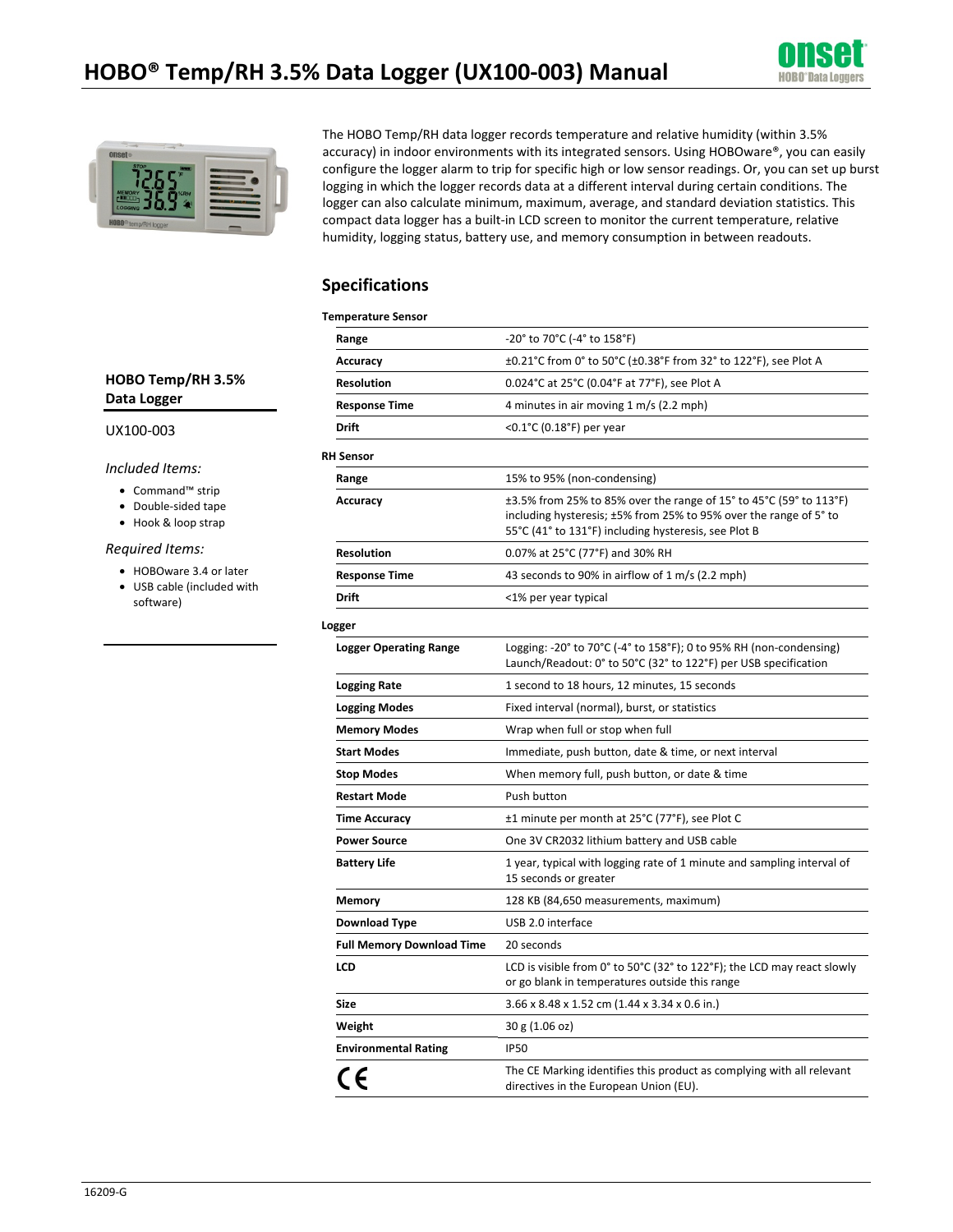# **Specifications (continued)**



# **Logger Components and Operation**



**Start/Stop Button:** Press this button for 3 seconds to start or stop logging data, or to resume logging on the next even logging interval. This requires configuring the logger in HOBOware with a push button start or stop, and with "Resume logging on next button push" selected (see *Setting up the*  Logger). You can also press this button for 1 second to record an internal event (see *Recording Internal Logger Events*) or to turn the LCD screen on if the option to turn off the LCD has been enabled (see *Setting up the Logger*).

**Battery Tray:** Remove the battery tray on the top of the logger to access the logger battery (see *Battery Information*).

**Alarm/Stats Button**: Use this button to clear a tripped alarm (see *Setting up Alarms*) or to switch between statistics, alarm readings, and the current sensor readings.

**Mounting Loops:** Use the two mounting loops to mount the logger with the hook-and-loop strap (see *Mounting the Logger*).

**Temperature Sensor:** This sensor is located at the far right side of the logger, slightly behind the louvered door in the logger case.

**RH Sensor:** This sensor is located behind the louvered door in the logger case to the right of the LCD screen.

**USB Port:** Use this port (not visible in the diagram) to connect the logger to the computer or the HOBO U-Shuttle via USB cable (see *Setting up the Logger* and *Reading Out the Logger*).

**LCD Screen:** This logger is equipped with an LCD screen that displays details about the current status. This example shows all symbols illuminated on the LCD screen followed by definitions of each symbol in the table below.



| <b>LCD Symbol</b>    | <b>Description</b>                                                                                                                                                                                                                                                                                                                                                                                                                                                  |
|----------------------|---------------------------------------------------------------------------------------------------------------------------------------------------------------------------------------------------------------------------------------------------------------------------------------------------------------------------------------------------------------------------------------------------------------------------------------------------------------------|
| START                | The logger is waiting to be launched. Press and<br>hold the Start/Stop button for 3 seconds to launch<br>the logger.                                                                                                                                                                                                                                                                                                                                                |
| STOP                 | The logger has been launched with a push button<br>stop enabled; press and hold the Start/Stop<br>button for 3 seconds to stop the logger. Note: If<br>you also launched the logger with a push button<br>start, this symbol will not appear on the display for<br>30 seconds.                                                                                                                                                                                      |
|                      | The battery indicator shows the approximate<br>battery power remaining.                                                                                                                                                                                                                                                                                                                                                                                             |
| <b>MEMORY</b>        | The logger has been configured to stop logging<br>when memory fills. The memory bar indicates the<br>approximate space remaining in the logger to<br>record data. When first launched, all five segments<br>in the bar will be empty. In this example, the<br>logger memory is almost full (only one segment in<br>the memory bar is empty).                                                                                                                        |
| <i><b>MEMORY</b></i> | The logger has been configured to never stop<br>logging (wrapping). The logger will continue<br>recording data indefinitely, with newest data<br>overwriting the oldest data. When first launched,<br>all five segments in the memory bar will be empty.<br>In this example, the memory is full (all five<br>segments are filled in) and new data is now<br>overwriting the oldest data. This will continue until<br>the logger is stopped or the battery runs out. |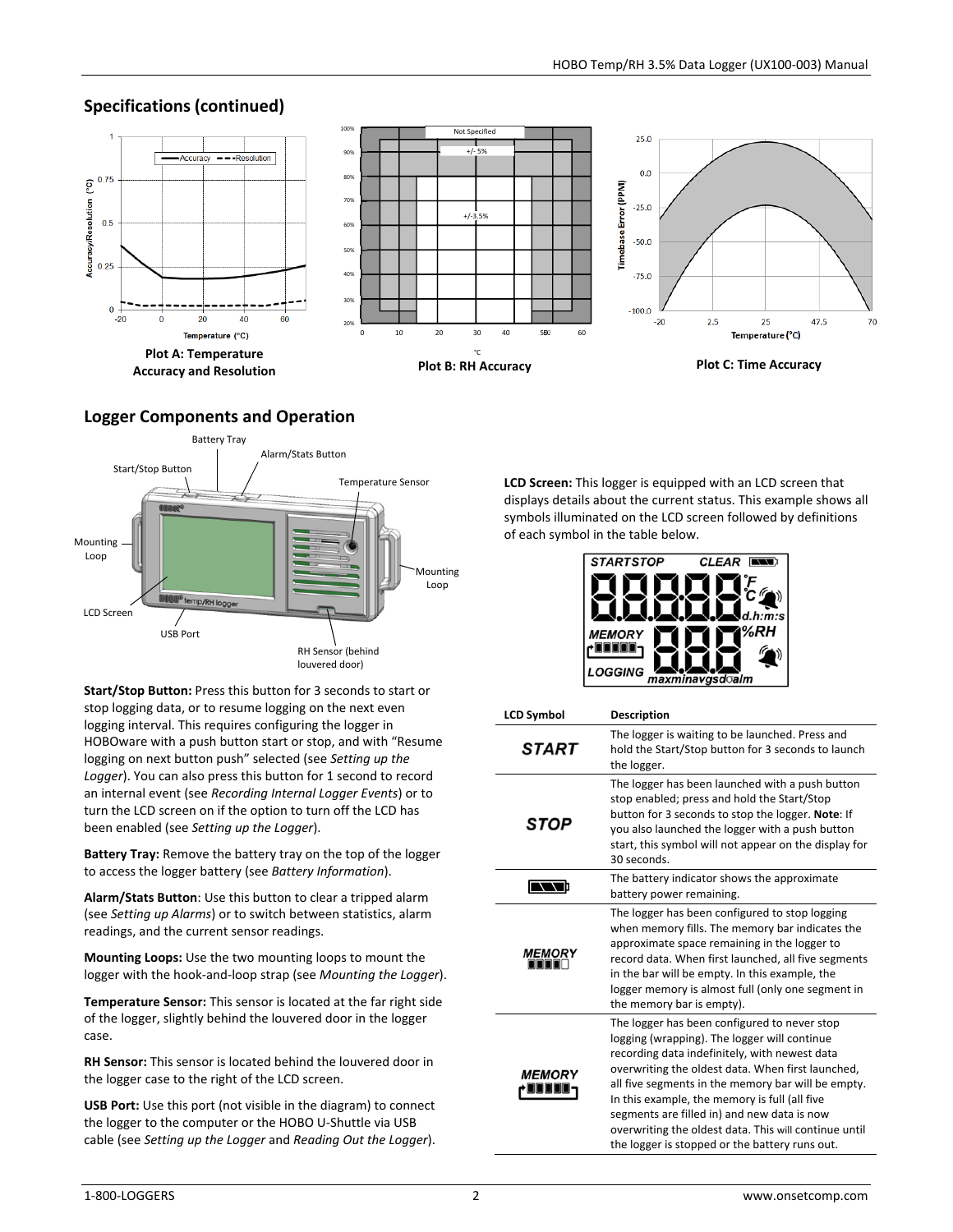| LCD Symbol                      | <b>Description</b>                                                                                                                                                                                                                                                                                                                                                                                                                                                                                                                                          |
|---------------------------------|-------------------------------------------------------------------------------------------------------------------------------------------------------------------------------------------------------------------------------------------------------------------------------------------------------------------------------------------------------------------------------------------------------------------------------------------------------------------------------------------------------------------------------------------------------------|
| <b>LOGGING</b>                  | The logger is currently logging.                                                                                                                                                                                                                                                                                                                                                                                                                                                                                                                            |
|                                 | A sensor reading is above or below the high or low<br>alarm that you configured. Press and release the<br>Alarm/Stats button until the "alm" symbol<br>(described below) is displayed on the screen. This<br>symbol at left will clear depending on how alarms<br>were configured in HOBOware. If the alarm was<br>configured to clear when the logger is relaunched,<br>this symbol will remain on the LCD. Otherwise, it<br>will clear when the sensor reading is back within<br>the alarm limits or by pressing the Alarm/Stats<br>button for 3 seconds. |
| <b>CLEAR</b>                    | An alarm is ready to be cleared. This will only<br>appear if "Cleared with button press" was selected<br>in the HOBOware alarm settings. Press the<br>Alarm/Stats button for 3 seconds to clear the<br>alarm.                                                                                                                                                                                                                                                                                                                                               |
| max<br>min<br>avg<br>$sd\sigma$ | These symbols show the maximum, minimum,<br>average, and standard deviation values most<br>recently calculated for the logger (if the logging<br>mode has been set to Statistics in HOBOware).<br>Press the Alarm/Stats button for 1 second to cycle<br>through each of the available statistics and then<br>back to the current sensor reading (or to the alarm<br>value if applicable).                                                                                                                                                                   |
| alm                             | This is the sensor reading that tripped the alarm.<br>Press the Alarm/Stats button to view this reading.<br>Press the Alarm/Stats button again to cycle<br>through any statistics (defined above) and<br>ultimately back to the current sensor reading.                                                                                                                                                                                                                                                                                                     |
| 8821                            | This is an example of a temperature reading.<br>Temperature units are determined by the settings<br>in HOBOware. To switch between Celsius and<br>Fahrenheit, change the Display Preferences in<br>HOBOware before launching the logger.                                                                                                                                                                                                                                                                                                                    |
| 680                             | This is an example of an RH reading.                                                                                                                                                                                                                                                                                                                                                                                                                                                                                                                        |
| 8538<br>m:s                     | The logger has been configured to start logging on<br>a particular date/time. The display will count down<br>in days, hours, minutes, and seconds until logging<br>begins. In this example, 5 minutes and 38 seconds<br>remain until logging will begin.                                                                                                                                                                                                                                                                                                    |
| LoAd                            | The launch settings are being loaded onto the<br>logger from HOBOware. Do not disconnect the<br>USB cable during this process.                                                                                                                                                                                                                                                                                                                                                                                                                              |
| Err                             | An error occurred while loading the launch<br>configurations onto the logger from HOBOware.<br>Make sure the USB cable is connected to both the<br>logger and the computer and try launching again.                                                                                                                                                                                                                                                                                                                                                         |
| <b>StoP</b>                     | The logger has been stopped with HOBOware or<br>because the memory is full.                                                                                                                                                                                                                                                                                                                                                                                                                                                                                 |

#### **Notes:**

- You can disable the LCD screen when logging. Select "Turn LCD off" when setting up the logger as described in the next section. When this option is enabled, you can still temporarily view the LCD screen by pushing the Start/Stop button for 1 second. The LCD will then remain on for 10 minutes.
- The LCD screen refreshes every 15 seconds regardless of the logging interval selected in HOBOware. If you choose a logging interval less than 15 seconds, the data will be recorded at the faster interval, but the sensor readings will only be updated on the screen every 15 seconds.

• When the logger has stopped logging, the LCD screen will remain on until the logger is offloaded to a computer or HOBO U-Shuttle (unless launched with the "Turn LCD off" option). Once the logger has been offloaded and disconnected from the computer, the LCD will turn off automatically after 2 hours. The LCD will turn back on the next time the logger is connected to the computer.

## **Setting up the Logger**

Use HOBOware to set up the logger, including setting alarms, selecting the options to start and stop logging, and choosing a logging mode.

**1. Connect the logger and open the Launch Logger window**. To connect the logger to a computer, use the USB cable provided. Click the Launch icon on the HOBOware toolbar or select Launch from the Device menu.

**Important:** USB 2.0 specifications do not guarantee operation outside the range of 0°C (32°F) to 50°C (122°F).

**2. Select the sensors to log in this deployment.** Choose Temperature or Temperature and RH. Type a label for the sensor(s) if desired. Note that both sensors are required to calculate dew point, which is an additional data series available for plotting after reading out the logger.

| Name: 10243721<br><b>Serial Number: 10243721</b><br>Status<br>Deployment Number: 2<br>Battery Level: 100 %                                                                                                                                                                                               |                                  |         |                     |
|----------------------------------------------------------------------------------------------------------------------------------------------------------------------------------------------------------------------------------------------------------------------------------------------------------|----------------------------------|---------|---------------------|
| <b>Sensors</b>                                                                                                                                                                                                                                                                                           |                                  |         |                     |
| Configure Sensors to Log:<br>$\vee$ 1) Temperature<br>√ 2) Relative Humidity (Depends on Temp Channel 1) <enter here="" label=""><br/>3) Logger's Battery Voltage</enter>                                                                                                                                | <enter here="" label=""></enter> | ۰<br>88 | & Alarms<br>Filters |
| <b>Deployment</b><br>$0 - Hr$<br>$0 - M$ in<br>Logging Interval: Custom<br>$\bullet$<br>Logging Mode: Fixed Interval<br>Logging Duration: 2.5 days<br>Start Logging: Now<br>$-10:19:36$ AM<br>Stop Logging: (O) When memory fills (C) Never (wrap when full)<br>Push Button<br>$1$ day<br>$-$ from start | $5 - \text{Sec}$                 |         |                     |

- **3. Set up alarms (optional).** Click the Alarms button if you want to configure an alarm to trip when the sensor reading is above or below a value you specify. See *Setting up Alarms* for details.
- **4. Configure filters (optional).** Click the Filters button to create additional filtered data series. Any filtered series will be available automatically upon reading out the logger.
- **5. Select the Logging Interval.** Select a logging interval from 1 second to a maximum of 18 hours, 12 minutes, and 15 seconds.
- **6. Select the Logging Mode**:
	- **Fixed Interval.** In Fixed Interval mode, data will always be recorded at the regular logging interval set in the previous step. This is the default setting.
	- **Burst.** In Burst mode, logging will occur at a different interval when a specified condition is met. See *Burst Logging* for more information.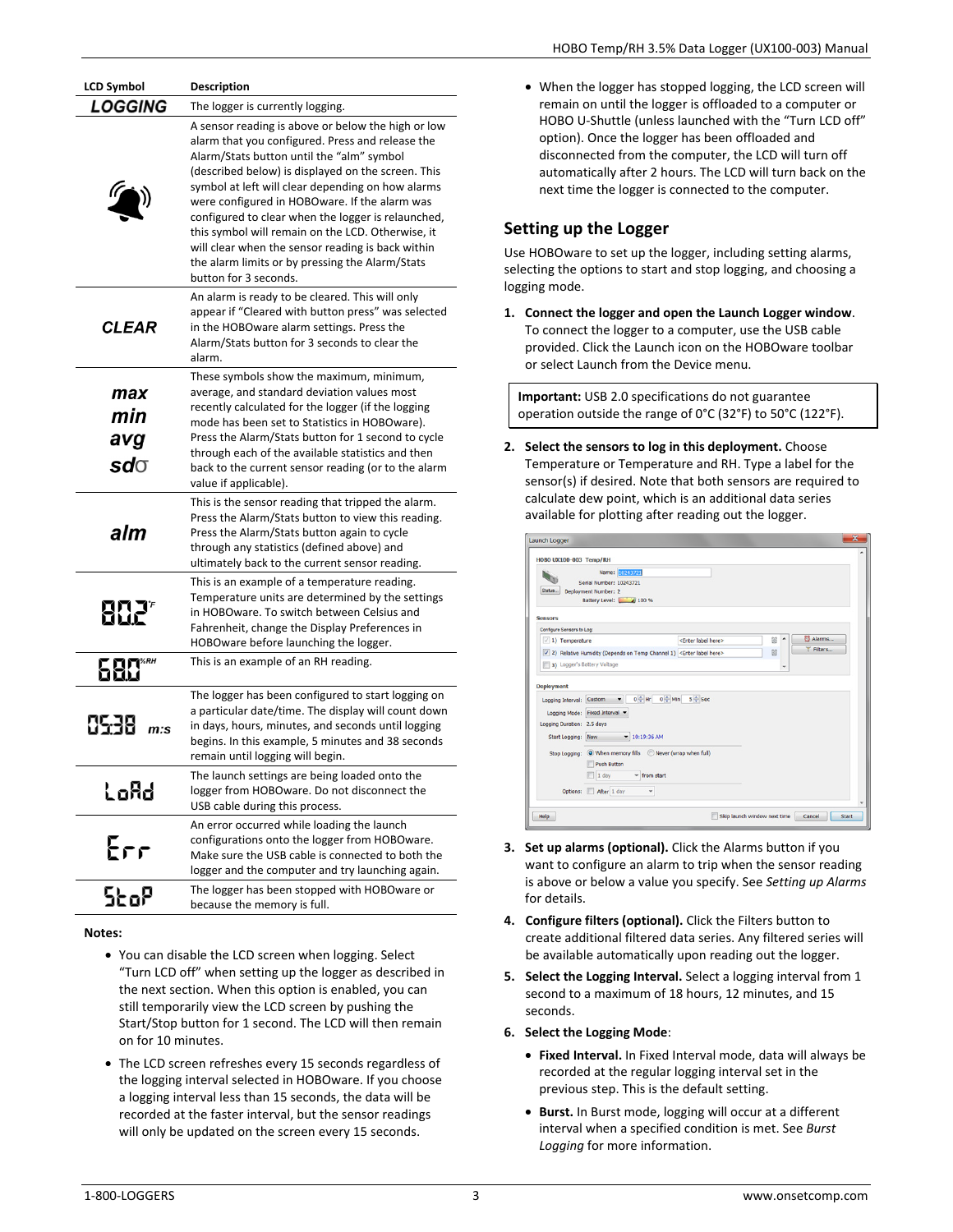• **Statistics.** In Statistics mode, maximum, minimum, average, and standard deviation statistics are calculated for all enabled sensors during logging, sampling at an interval you specify. See *Statistics* for more information.

#### **7. Choose when to start logging:**

- **Now.** Logging begins immediately.
- **At Interval.** Logging will begin at the next even interval as determined by the selected logging interval.
- **On Date/Time.** Logging will begin at a date and time you specify.
- **Push Button.** Logging will begin once you press the Start/Stop logging button for 3 seconds.
- **8. Choose when to stop logging:** 
	- **When Memory Fills.** Logging will end once the logger memory is full.
	- **Never (Wrap When Full).** The logger will continue recording data indefinitely, with newest data overwriting the oldest. This option is not available if Burst is selected for the Logging Mode.
	- **Push Button.** Logging will end once you press the Start/Stop logging button for 3 seconds. Note that if you also choose Push Button to start logging, then you will not be able to stop logging until 30 seconds after logging begins.

If you select the Push Button setting, then you also have the option to select "Allow button restart." This allows you to stop and then restart logging during the deployment by pushing the Start/Stop button on the logger for 3 seconds.

**Important:** When "Allow button restart" is selected and you use the Start/Stop button to stop and restart logging, logging will restart on the next even logging interval, not at the time the button was pushed. For example, a logger started logging at 7:00 AM with a logging interval set to 1 hour. If you press the Start/Stop button to stop the logger at 8:45 AM and then press the button again at 10:15 AM, logging will not begin immediately at 10:15. Instead, logging will begin again at 11:00 AM, which is the next even interval time based on your 1-hour logging interval. Therefore, depending on the logging interval, the gap between the time you press the button to resume logging and the time actual logging begins could be significant. The faster the logging interval, the less time will elapse before logging resumes.

- **Specific Stop Date.** Logging will end at a date and time you specify. Note that if you also configure the logger for a Push Button stop and to "Allow button restart," then the logger will stop logging at the date you select regardless of how many times you stop and restart the logger with the Start/Stop button.
- **9. Choose whether to keep the LCD on or off.** By default, the LCD will always remain on while logging. If you select the "Turn LCD off" checkbox, the LCD will not show the current readings, status, or other information while the logger is logging. You will, however, be able to temporarily turn the LCD screen on by pressing the Start/Stop button for 1 second if you select this option.

**10. Click the Start button to launch the logger.** Disconnect the logger from the computer and deploy it using the mounting materials (see *Mounting the Logger*). After logging begins, you can read out the logger at any time (see *Reading Out the Logger* for details).

## **Setting up Alarms**

You can set an alarm to trip on the logger when a sensor reading rises above or falls below a specified value. To set an alarm:

- 1. Click the Alarms button from the Launch Logger window. If the Alarms button is disabled, make sure the Logging Mode is not set to Burst. (Alarms can only be configured if the logger is in Normal or Statistics mode.)
- 2. Select a sensor. In this example, the temperature sensor was selected.

| <b>Sensor Alarm Settings</b>                                                                          |                                     |                                                                                                |
|-------------------------------------------------------------------------------------------------------|-------------------------------------|------------------------------------------------------------------------------------------------|
| Sensor: Temperature (°F) 5                                                                            | Relative Humidity (%)               |                                                                                                |
| <b>Enable Alarms:</b><br>V High Alarm 85.000<br>V Low Alarm 32.000<br>* Alarm value is set to closest | Max: 158,000 °F                     | <b>Duration of out-of-range samples</b><br>displayed before alarm is raised.<br>+ 00 Hr 00 Min |
| value supported by logger.<br>Sensor Alarm Mode                                                       | Min: -4,000 °F                      |                                                                                                |
| samples (selected above).                                                                             |                                     | Cumulative: Raise alarm when sensor is out-of-range for a particular number of                 |
|                                                                                                       | number of samples (selected above). | Consecutive: Raise alarm when sensor is out-of-range consecutively for a particular            |
| Maintain Visual Alarm Until                                                                           |                                     |                                                                                                |
|                                                                                                       | Host has relaunched logger          |                                                                                                |
| <b>Additional Alarm Settings</b>                                                                      | Sensor reading within limits        |                                                                                                |
|                                                                                                       | Cleared with button press           |                                                                                                |

- 3. Select the High Alarm checkbox if you want an alarm to trip when the sensor reading rises above the high alarm value. Type the reading next to the High Alarm checkbox or drag the red upper slider in the Configure Alarms window.
- 4. Select the Low Alarm checkbox if you want an alarm to trip when the sensor reading falls below the low alarm value. Type the reading next to the Low Alarm checkbox or drag the blue lower slider.
- 5. Set the duration before an alarm is tripped.
- 6. Select either Cumulative or Consecutive. If you select Cumulative, then the alarm will trip when the time the sensor is out of range over the course of the deployment is equal to the selected duration. If you select Consecutive, then the alarm will trip when the time the sensor is continuously out of range is equal to the selected duration. For example, the high alarm for temperature is set to 85°F and the duration is set to 30 minutes. If Cumulative is selected, then an alarm will trip once a sensor reading has been at or above 85°F for a total of 30 minutes since the logger was configured; specifically, this could be 15 minutes above 85°F in the morning and then 15 minutes above 85°F again in the afternoon. If Consecutive is selected, then an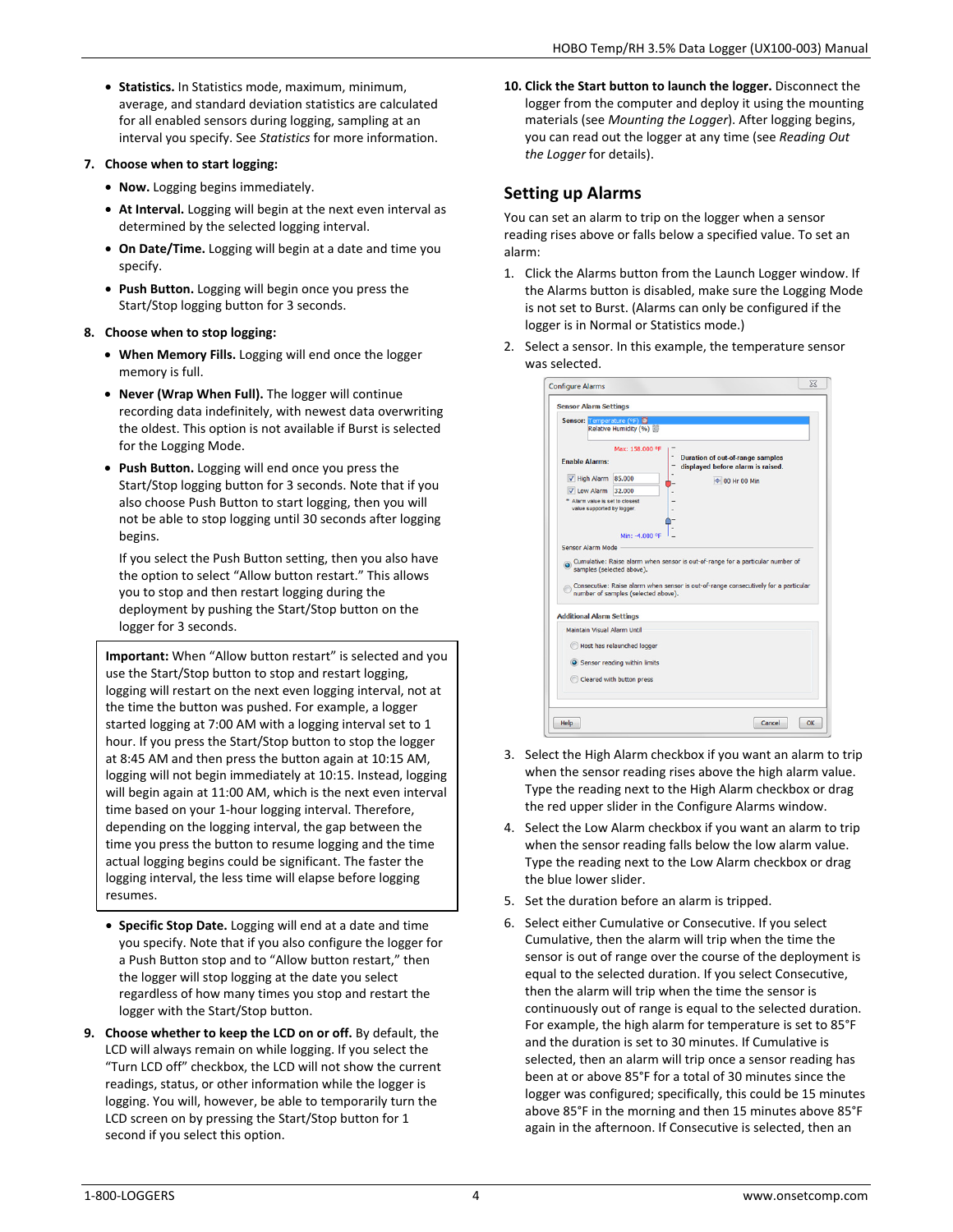alarm will trip only if all sensor readings are 85°F or above for a continuous 30-minute period.

- 7. Repeat steps 2 through 6 for the other sensor if desired.
- 8. Choose how long the logger should maintain a sensor alarm once it has tripped. Select "Host has relaunched logger" if you want the alarm to remain visible on the LCD until the next time you relaunch the logger. Select "Sensor reading within limits" if you want the alarm to clear once the sensor reading returns to the normal range between the high and low alarm limits. Select "Cleared with button press" if you want the alarm to remain on until you press the Alarm/Stats button on the logger.
- 9. Click OK to save alarm settings.

### **Notes:**

- Once the logger is launched, alarms will trip as determined by these settings. Logger alarms will display on the LCD screen. Note that the alarm limits are only checked when the logger's LCD screen refreshes every 15 seconds.
- The actual values for the high and low alarm limits are set to the closest value supported by the logger. For example, the closest value to 85°F that the UX100 series logger can record is 84.990°F and the closest value to 32°F is 32.043°F. In addition, alarms can trip or clear when the sensor reading is within the logger specifications of 0.02°C resolution. This means the value that triggers the alarm may differ slightly than the value entered. For example, if the High Alarm is set to 75.999°F, the alarm can trip when the sensor reading is 75.994°F (which is within the 0.02°C resolution).
- When you read out the logger, high and low alarm levels will be displayed on the plot along with "Chan <#> Alarm Tripped" and "Chan <#> Alarm Cleared" events showing when the sensor alarm tripped and cleared. The "Chan <#> Alarm Cleared" event contains the value that was furthest out of range for the sensor before the alarm cleared (see the Points table for the actual value).

## **Burst Logging**

Burst logging is a logging mode that allows you to set up more frequent logging when a specified condition is met. For example, let's say the logger is recording data at a 5-minute logging interval and burst logging is configured to log every 10 seconds when the temperature goes above 85°F (the high limit) or falls below 32°F (the low limit). This means the logger will record data every 5 minutes as long as the temperature remains between 85°F and 32°F. Once the temperature reaches 90°F, for example, the logger will switch to the faster logging rate and record data every 10 seconds until the temperature falls back below the high limit (or 85°F in this case). At that time, logging then resumes every 5 minutes at the normal logging interval. Similarly, if the temperature falls to 30°F, for example, then the logger would switch to burst logging mode again and record data every 10 seconds. Once the temperature rises back to 32°F, the logger will then return to normal mode, logging every 5 minutes.

To set up burst logging:

1. Select Burst for Logging Mode in the Launch Logger window. If Burst has already been configured for this logger, click the Edit button in the Launch Logger window. Note that you cannot set up alarms with burst logging. You also cannot select the Stop Logging option "Never (wrap when full)" if burst logging is configured.

- 2. In the Burst Logging window, select a sensor. In the example, the temperature sensor was selected.
- 3. Select the High Limit checkbox if you want to set up a condition in which burst logging will occur when the sensor reading rises above the high limit value. Type in the value or drag the red upper slider.
- 4. Select the Low Limit checkbox if you want to set up a condition in which burst logging will occur when the sensor reading falls below the low limit value. Type in the value or drag the blue lower slider.

| Sensor: Temperature (°F)                                                                         | Relative Humidity (%)                                              |
|--------------------------------------------------------------------------------------------------|--------------------------------------------------------------------|
|                                                                                                  | Max: 158,000 °F                                                    |
| <b>Enable Burst Logging Limits:</b>                                                              |                                                                    |
| V High Limit 85.000                                                                              |                                                                    |
|                                                                                                  |                                                                    |
| $\sqrt{2}$ Low Limit 32.000<br>* Limit value(s) are set to closest<br>value supported by logger. | Min: -4,000 °F                                                     |
|                                                                                                  | Log data at the burst logging interval:                            |
| 1 second $\blacktriangledown$                                                                    |                                                                    |
|                                                                                                  | The burst logging interval must be less than the logging interval. |
| Logging Interval: 10 seconds                                                                     |                                                                    |
|                                                                                                  | Logging Duration: 12.1 hours minimum                               |

- 5. Repeat steps 2 through 4 for the other sensor, if desired.
- 6. Set the burst logging interval, which must be less than the logging interval. Select either a preset burst logging interval or select Custom and enter your own interval. Keep in mind that the more frequent the burst logging rate, the greater the impact on battery life and the shorter the logging duration.
- 7. Click OK when done. This will return you to the Launch Logger window. Click the Edit button next to Logging Mode in the Launch Logger window to make additional changes.

### **Notes:**

- Once the logger is launched, the high and low burst logging limits are only checked when the logger's LCD screen refreshes once every 15 seconds. Therefore, if you set the logging interval to less than 15 seconds and the sensor reading falls outside the limits, the burst logging will not begin until the next 15-second refresh cycle.
- If high and/or low limits have been configured for more than one sensor, then burst logging will begin when any high or low condition goes out of range. Burst logging will not end until all conditions on all sensors are back within normal range.
- The actual values for the burst logging limits are set to the closest value supported by the logger. For example, the closest value to 85°F that the logger can record is 84.990°F and the closest value to 32°F is 32.043°F.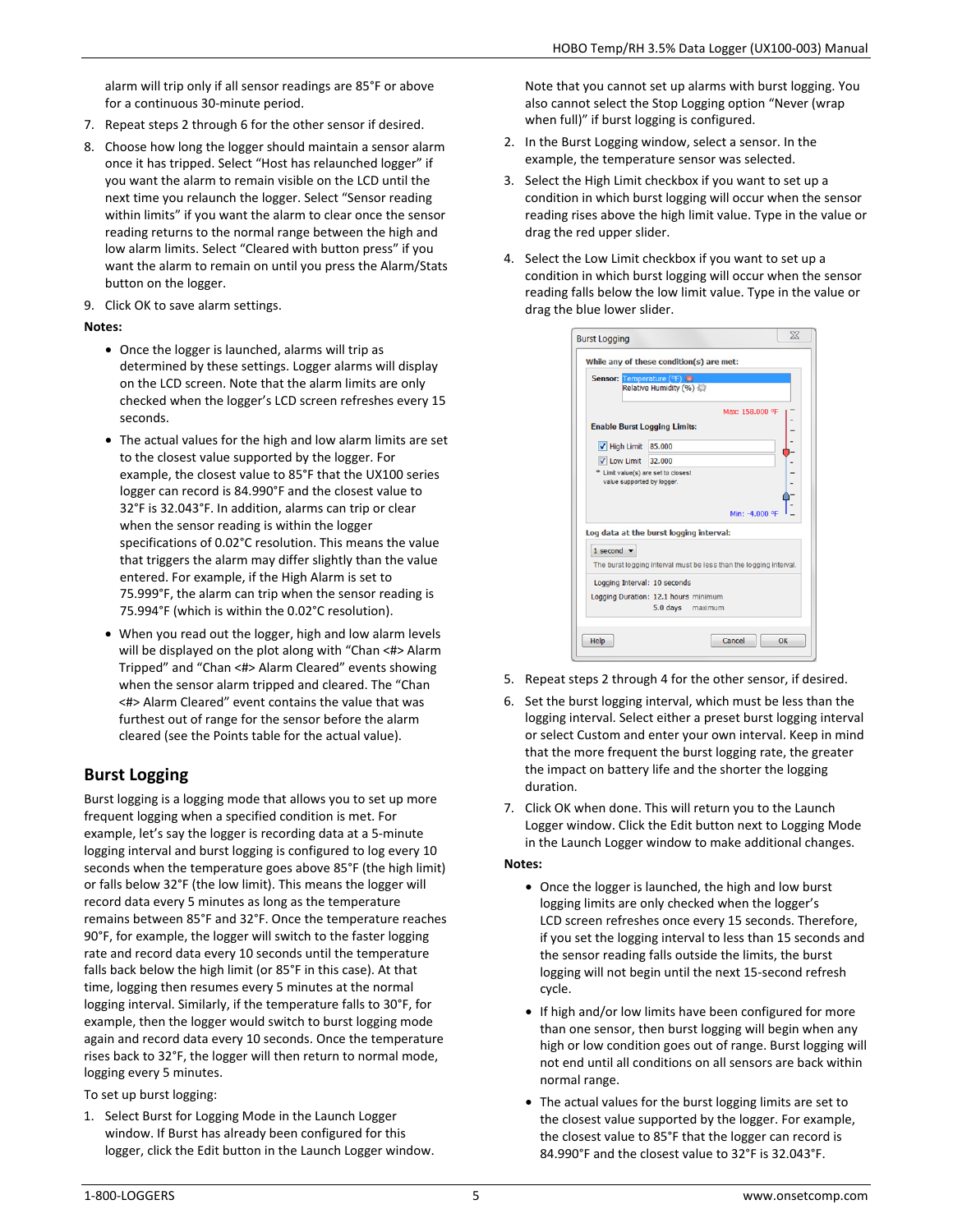- Burst logging mode can begin or end when the sensor reading is within the logger specifications of 0.02°C resolution. This means the value that triggers burst logging may differ slightly than the value entered. For example, if the high limit for a temperature alarm is set to 75.999°F, burst logging can start when the sensor reading is 75.994°F (which is within the 0.02°C resolution).
- Once the high or low condition clears, the logging interval time will be calculated using the last recorded data point in burst logging mode, not the last data point recorded in "normal mode." For example, let's assume the logger has a 10-minute logging interval and logged a data point at 9:05. Then, the high limit was surpassed and burst logging began at 9:06. Burst logging then continued until 9:12 when the sensor reading fell back below the high limit. Now back in normal mode, the next logging interval will be 10 minutes from the last burst logging point, or 9:22 in this case. If burst logging had not occurred, the next data point would have been at 9:15.
- A New Interval event will appear on the plot (if you select events for plotting in the Plot Setup window) each time the logger enters or exits burst logging mode.

## **Statistics**

Statistics is a logging mode in which the logger calculates maximum, minimum, average, and standard deviation statistics during logging, recording the results at each logging interval based on samples taken at a rate you specify. This will result in up to four additional series per sensor that record the following information at each logging interval:

- The maximum, or highest, sampled value,
- The minimum, or lowest, sampled value,
- An average of all sampled values, and
- The standard deviation from the average for all sampled values.

For example, let's say both the temperature and RH sensors have been enabled, the logging interval is set to 5 minutes and the sampling interval is set to 30 seconds (with maximum, minimum, average, and standard deviation all enabled). Once logging begins, the logger will measure and record the actual temperature and RH sensor values every 5 minutes. In addition, the logger will take a temperature and RH sample every 30 seconds and temporarily store them in memory. The logger will then calculate the maximum, minimum, average, and standard deviation using the samples gathered over the previous 5 minute period and log the resulting values. When reading out the logger, this would result in 10 data series (not including any derived series, such as dew point): two sensor series (with temperature and RH data logged every 5 minutes) plus eight maximum, minimum, average, and standard deviation series (four for temperature and four for RH with values calculated and logged every 5 minutes based on the 30-second sampling).

To set up statistics:

- 1. Select Statistics for Logging Mode in the Launch Logger window. If Statistics has already been configured for this logger, click the Edit button in the Launch Logger window.
- 2. Click the Maximum, Minimum, Average, and Standard Deviation checkboxes for each of the statistics you want to

calculate during logging. Note that Average is automatically enabled when selecting Standard Deviation. **Important:** Statistics apply to all enabled sensors; every selected statistic will be calculated for all sensors (except battery voltage). For example, if both the temperature and RH sensors have been selected in the Launch Logger window and you select Average, then the average will be calculated for both temperature and RH. In addition, the more statistics you record, the shorter the logger duration and the more memory is required.

|                                         | How does Statistics differ from Filters?                                      |
|-----------------------------------------|-------------------------------------------------------------------------------|
|                                         |                                                                               |
| For each enabled sensor, log the:       |                                                                               |
| V Maximum                               |                                                                               |
| $\sqrt{}$ Minimum                       |                                                                               |
|                                         |                                                                               |
| $\sqrt{\phantom{a}}$ Average            |                                                                               |
| V Standard Deviation (requires Average) |                                                                               |
| Sampling every: 30 seconds ▼            |                                                                               |
|                                         |                                                                               |
|                                         | The sampling interval must be less than and a factor of the logging interval. |
| Logging Interval: 1 minute              |                                                                               |
| Logging Duration: 10.7 days             |                                                                               |
|                                         |                                                                               |
|                                         |                                                                               |

- 3. Set the sampling interval, which must be less than and a factor of the logging interval. Choose either a preset sampling interval or select Custom and enter your own sampling interval. Keep in mind that the more frequent the sampling rate, the greater the impact on battery life.
- 4. Click OK when done. This will return you to the Launch Logger window. Click the Edit button next to Logging Mode in the Launch Logger window to make additional changes.

Once logging begins, click the Alarm/Stats button on the logger to cycle through the current maximum, minimum, average, and standard deviation data on the LCD screen. You can plot the statistics series once you read out the logger.

## **Reading Out the Logger**

There are two options for reading out the logger: connect it to the computer with a USB cable and read out it with HOBOware, or connect it to a HOBO U-Shuttle (U-DT-1, firmware version 1.18m030 or higher) and then offload the data files from the U-Shuttle to HOBOware. Refer to the HOBOware Help for more details.

## **Recording Internal Logger Events**

The logger records the following internal events to track logger operation and status. You can plot these events in HOBOware after reading out the logger and opening the data file.

| <b>Internal Event Name</b>      | <b>Definition</b>                                                                                                     |
|---------------------------------|-----------------------------------------------------------------------------------------------------------------------|
| Host Connected                  | The logger was connected to the computer.                                                                             |
| Started                         | The Start/Stop button was pressed to begin<br>logging.                                                                |
| Stopped                         | The logger received a command to stop<br>recording data (from HOBOware or by<br>pushing the Start/Stop button).       |
| <b>Button Up/Button</b><br>Down | The Start/Stop button was pressed for<br>1 second.                                                                    |
| Chan <#> Alarm<br>Tripped       | A sensor alarm has tripped; # is the channel<br>or sensor number as shown in the Launch<br>Logger window in HOBOware. |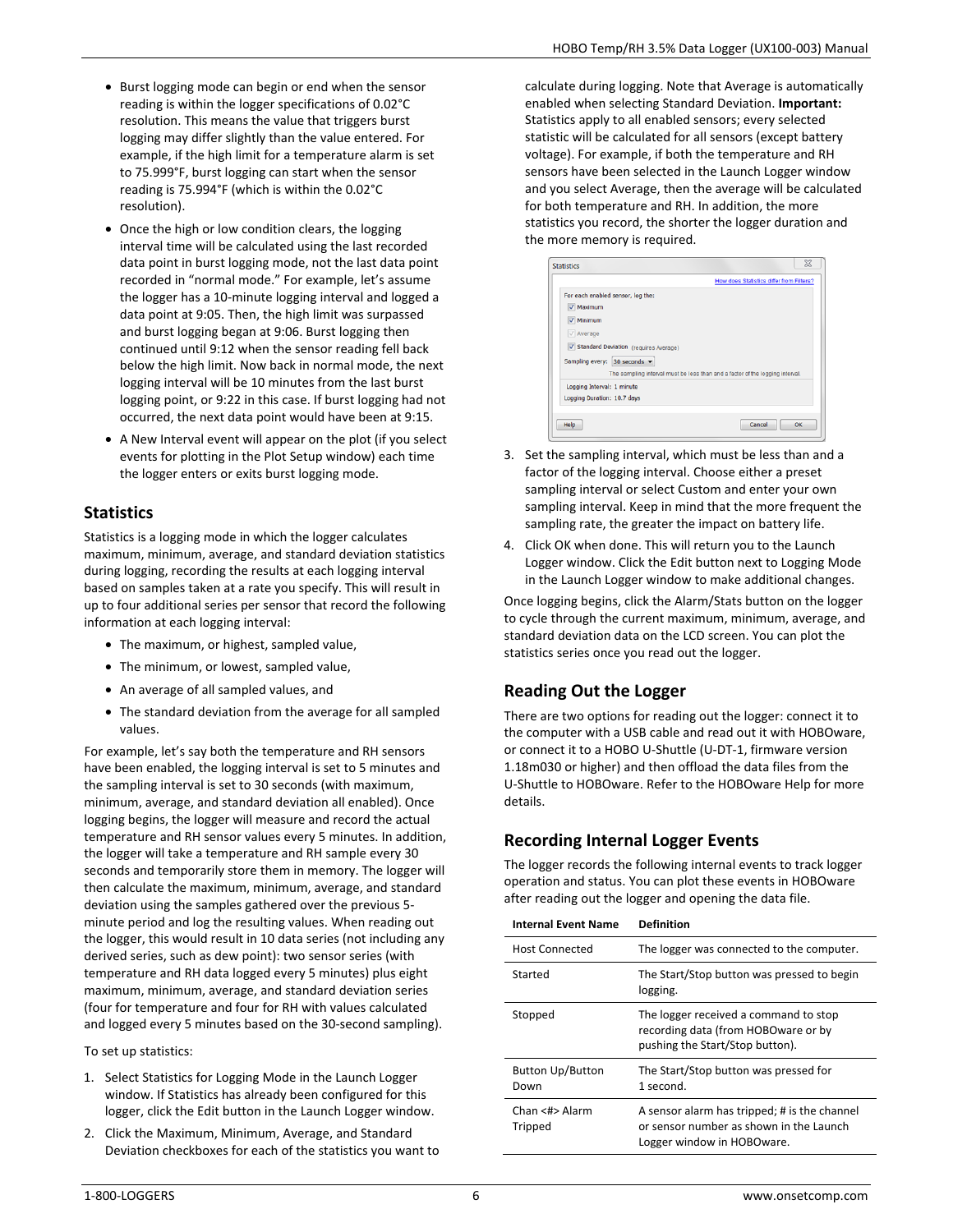| <b>Internal Fyent Name</b> | <b>Definition</b>                                                                                                                                                                                                                         |
|----------------------------|-------------------------------------------------------------------------------------------------------------------------------------------------------------------------------------------------------------------------------------------|
| Chan <#>Alarm<br>Cleared   | A sensor alarm has cleared; # is the channel<br>or sensor number as shown in the Launch<br>Logger window in HOBOware. This event also<br>contains the value that was furthest out of<br>range for the sensor before the alarm<br>cleared. |
| New Interval               | The logger has entered or exited burst<br>logging mode.                                                                                                                                                                                   |
| Safe Shutdown              | The battery level dropped below 2.5 V; the<br>logger performs a safe shutdown.                                                                                                                                                            |

### **Mounting the Logger**

There are several ways to mount the logger using the materials included:

- Use the four built-in magnets on the back of the logger to mount it to a magnetic surface.
- Attach the Command strip to the back of the logger to mount it a wall or other flat surface.
- Use the double-sided tape to affix the logger to a surface.
- Insert the hook-and-loop strap through the mounting loops on both sides of the logger to mount it to a curved surface, such as a pipe or tubing.

### **Protecting the Logger**

The logger is designed for indoor use and can be permanently damaged by corrosion if it gets wet. Protect it from condensation. If the message FAIL CLK appears on the LCD screen, there was a failure with the internal logger clock possibly due to condensation. Remove the battery immediately and dry the circuit board.

### **Note: Static electricity may cause the logger to stop logging.**

The logger has been tested to 8 KV, but avoid electrostatic discharge by grounding yourself to protect the logger. For more information, search for "static discharge" in the FAQ section on onsetcomp.com.

### **Replacing the RH Sensor**

The internal RH sensor may require replacement if it is damaged mechanically or by exposure to condensation or chemicals. The replacement sensor is available from Onset (HUM-UPS-500). To replace the sensor:

1. Use a screwdriver to pop out the louvered door in the logger case.



- 2. Use needle-nose pliers to remove the RH sensor from the board inside the logger case and discard it.
- 3. Insert the new sensor so that the pins are in the two holes on the board (shown here enlarged and without the logger case for illustrative purposes).



- 4. Snap the louvered door back into place in the logger.
- 5. Check logger status in HOBOware to verify the RH reading.

## **Battery Information**

The logger contains a 3V CR2032 battery (HRB-TEMP). Expected battery life varies based on the ambient temperature where the logger is deployed, the logging or sampling interval, frequency of offloading to the computer, number of channels that are active, if burst or statistics logging modes are active, and battery performance. A new battery typically lasts 1 year with logging intervals greater than 1 minute. Deployments in extremely cold or hot temperatures, a logging interval faster than 1 minute, or a sampling interval faster than 15 seconds can impact battery life. Estimates are not guaranteed due to uncertainties in initial battery conditions and operating environment.

The logger can also be powered by the USB cable when the remaining battery voltage is too low for it to continue logging. Connect the logger to the computer, click the Readout button on the toolbar, and save the data as prompted. Replace the battery before launching the logger again.

To replace the battery:

1. Holding the logger with the LCD screen facing up, pull the battery tray out of the logger housing.